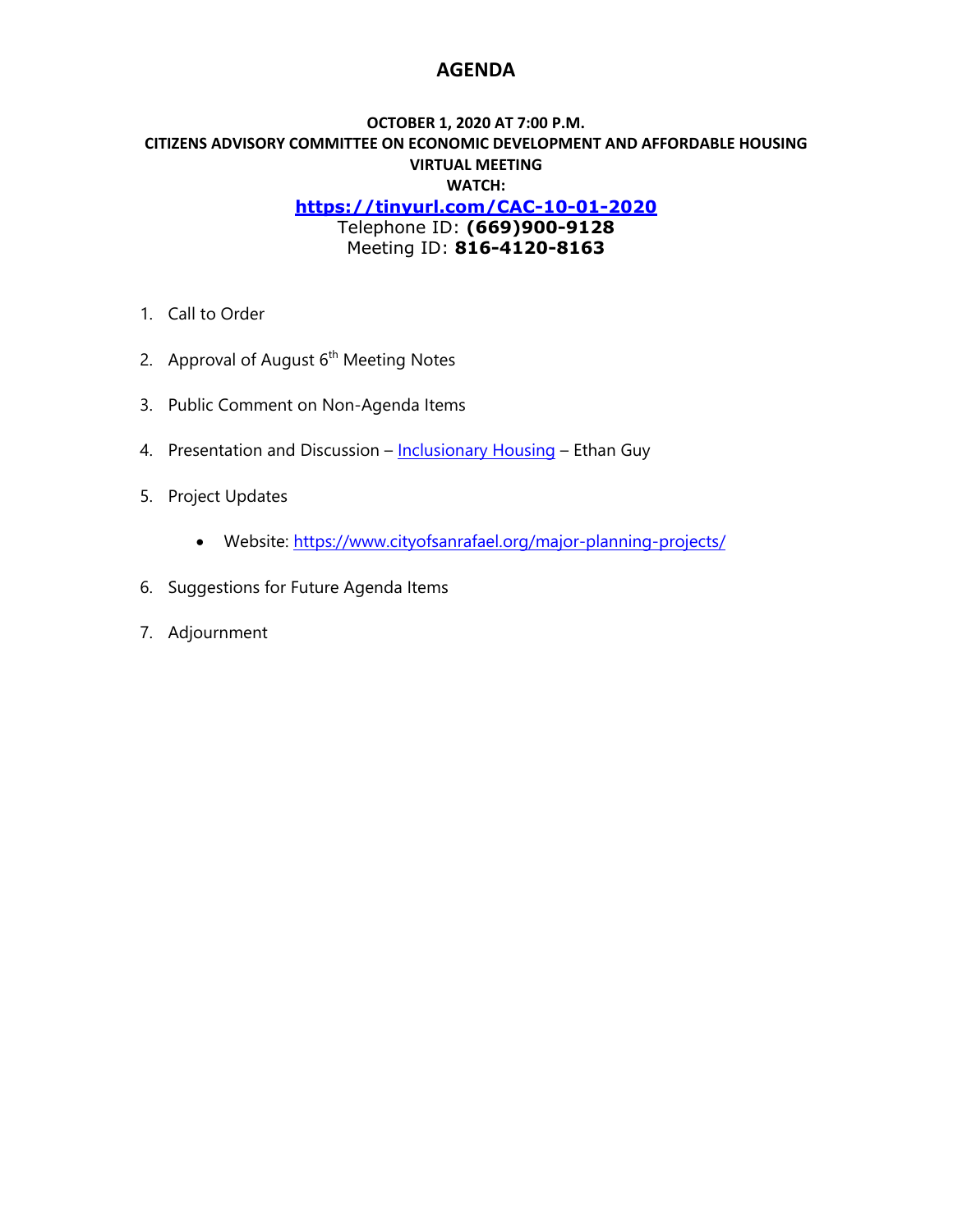# **City of San Rafael Citizens Advisory Committee for Economic Development and Affordable Housing (CAC) Virtual Meeting Summary Notes August 6, 2020**

**CAC Members Present:** Mari Jones, Bill Carney, Kati Miller, Glen Koorhan, Dirck Brinckerhoff, Joe McCallum, Gladys Gilliland, William O'Connell, Roger Smith, Andrew Naja-Riese, Madeline Silva Khan

**CAC Members Absent:** None **City Staff Present:** Simon Vuong **Guests Present:** None **Members of the Public Present:** None

**1. Call to Order:** Chair William O'Connell called the virtual meeting to order at 7:06 pm.

**2. Approval of July 2nd Meeting Notes:** Approved as submitted.

**3. Public Comment on Non-Agenda Items:** None.

## **4. Discussion – "Dining Under the Lights" (Fourth Street closure for outside dining):**

Discussion regarding "Dining Under the Lights" was led by Member Mari Jones. Ms. Jones stated that she personally enjoys the program and is interested in any opportunity to expand the event to support local businesses. The question posed by Ms. Jones to the members of the Citizens Advisory Committee ("CAC") was the following: what can the CAC advise on, or ask the San Rafael City Council to make movement towards, in order to encourage the success of this program?

Member Andrew Naja-Riese remarked that adding another day to the event (which is currently on Thursday and Friday evenings) would likely only split the customer base. However, echoing the sentiments of other members of the CAC, he felt that a more promising opportunity would instead be to expand the physical footprint of the event to include side streets. CAC members agreed that an expanded footprint would allow more opportunity for businesses to operate during the event, but there were questions raised about how much of a tangible impact the expanded footprint would have. Member Roger Smith reminded the CAC that the winter months are approaching, which by nature will limit the duration of this type of event.

City staff member Simon Vuong explained that the Downtown San Rafael Business Improvement District ("BID") has been monitoring the feedback of the downtown businesses regarding the event thus far, and that there had been no formal consensus on what the future of the event may look like. Mr. Vuong also remarked that prior to the launching of the event, City staff surveyed businesses in May of this year regarding which nights would be optimal to hold the event. Mr. Vuong respectfully reminded the CAC of several types of costs incurred by the City in order to expand the event, which may result either by adding additional day(s) or by increasing its footprint.

Although a variety of aspects regarding the event were discussed at length, no formal motion was proposed by any member of the CAC.